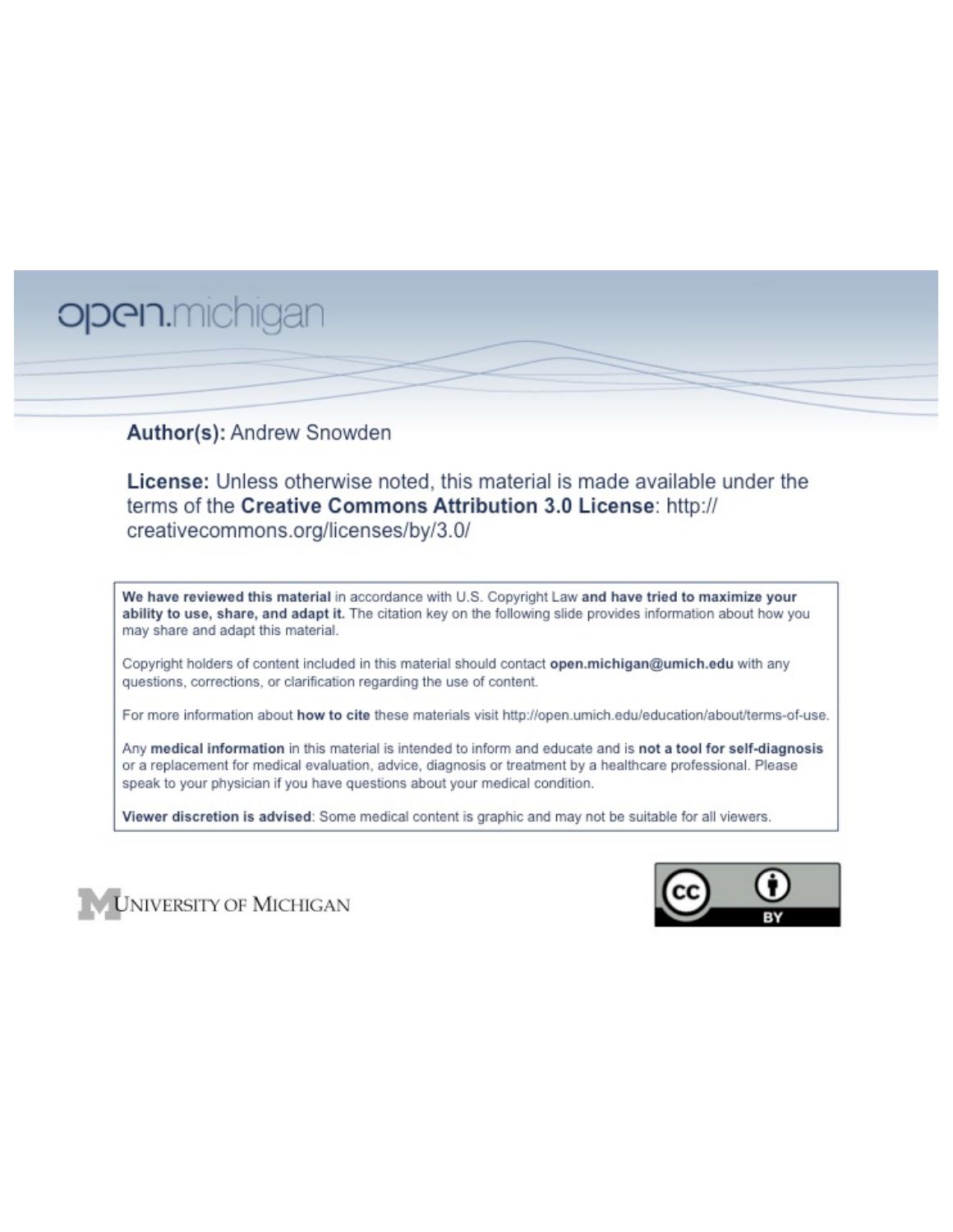## **Attribution Key**

for more information see: http://open.umich.edu/wiki/AttributionPolicy

## Use + Share + Adapt

{ Content the copyright holder, author, or law permits you to use, share and adapt. }

| @ PD-GOV                  | <b>Public Domain - Government:</b> Works that are produced by the U.S. Government. (17 USC § 105) |
|---------------------------|---------------------------------------------------------------------------------------------------|
| @ PD-EXP                  | Public Domain - Expired: Works that are no longer protected due to an expired copyright term.     |
| @ PO-SELF                 | Public Domain - Self Dedicated: Works that a copyright holder has dedicated to the public domain. |
| $(c2)$ 21110              | <b>Creative Commons - Zero Waiver</b>                                                             |
| $\left($ ce) $\right)$ my | <b>Creative Commons - Attribution License</b>                                                     |
| <b>CO</b> ITY-SA          | <b>Creative Commons - Attribution Share Alike License</b>                                         |
| <b>CO</b> BY-NC           | <b>Creative Commons - Attribution Noncommercial License</b>                                       |
| <b>CO</b> BY-NC-SA        | Creative Commons - Attribution Noncommercial Share Alike License                                  |
| GNU-FOL                   | <b>GNU - Free Documentation License</b>                                                           |

## **Make Your Own Assessment**

{ Content Open. Michigan believes can be used, shared, and adapted because it is ineligible for copyright. }

Public Domain - Ineligible: Works that are ineligible for copyright protection in the U.S. (17 USC § 102(b)) \*laws in your jurisdiction may differ

{ Content Open. Michigan has used under a Fair Use determination. }

**O** FAIR USE Fair Use: Use of works that is determined to be Fair consistent with the U.S. Copyright Act. (17 USC § 107) \*laws in your jurisdiction may differ

> Our determination DOES NOT mean that all uses of this 3rd-party content are Fair Uses and we DO NOT guarantee that your use of the content is Fair.

To use this content you should do your own independent analysis to determine whether or not your use will be Fair.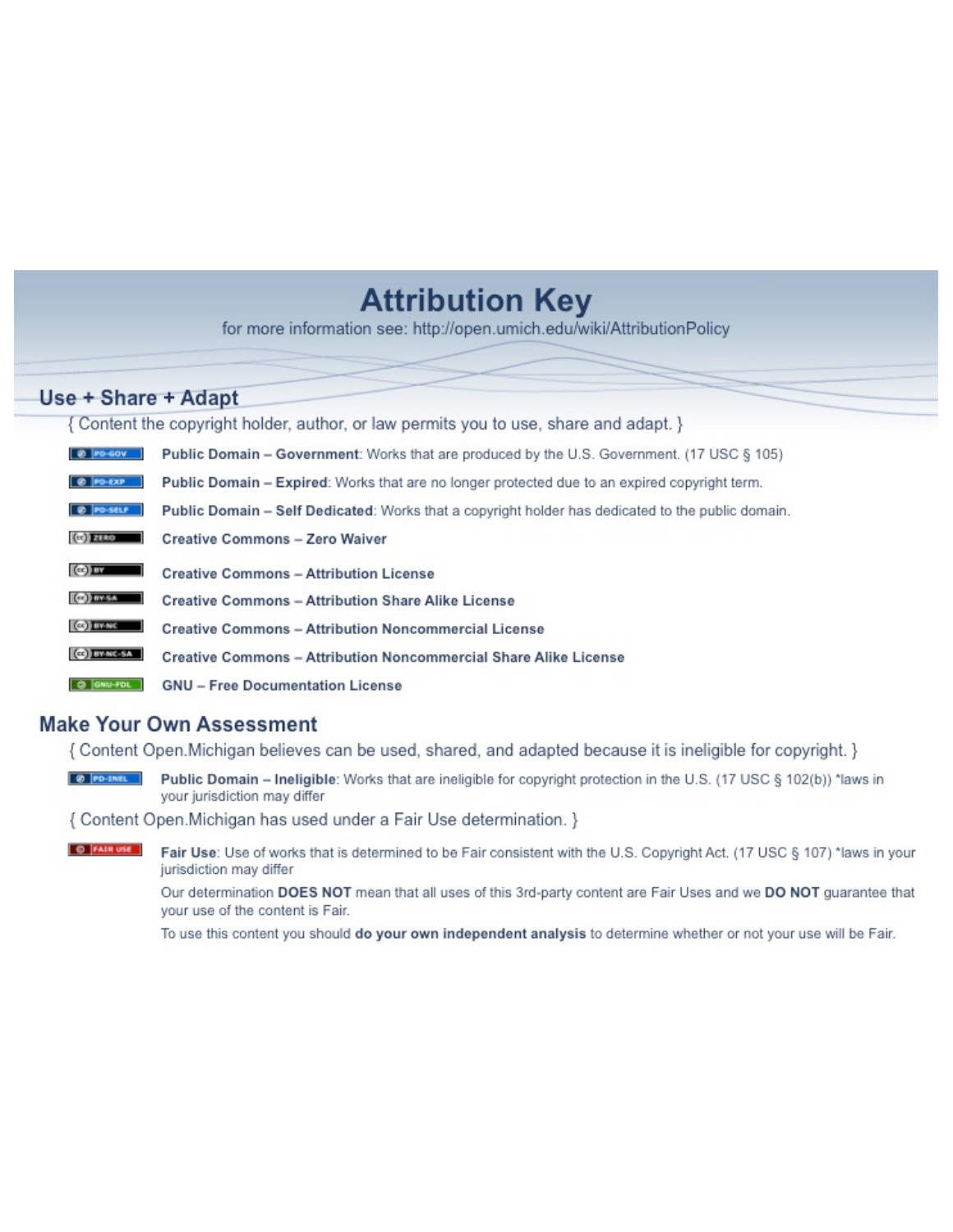## Lecture 10: Jacobians

This lecture is an exposition on Jacobians. I start with the analytic theory, where the Jacobian is defined as the quotient of a vector space by a lattice. I then discuss the representability issues of the functor of points over arbitrary fields. Following this, I briefly sketch Weil's construction of the Jacobian and say something about the relative situation.

## 1 Analytic theory

#### 1.1 Hodge theory of curves

Let *X* be a (connected, smooth, projective) curve over the complex numbers of genus *g*. Let *V* be the space of global holomorphic 1-forms on *X*, which is a complex vector space of dimension *g*. Let  $H^1_{\text{dR}}(X)$  be the first de Rham cohomology group of X, i.e., the space of smooth closed real 1-forms modulo exact forms. Since every element of *V* is closed, we have a natural map  $V \to H^1_{\text{dR}}(X) \otimes_R \mathbf{C}$ .

#### Lemma 1. *This map is injective.*

*Proof.* Suppose  $\omega \in V$  is closed, and write  $\omega = df$ . Then f is holomorphic: indeed, in local coordinates, this expression implies that  $df$  has no  $d\overline{z}$ , which is exactly the Cauchy–Riemann equations. Thus f is a holomorphic function on all of X, and therefore constant, and so  $\omega = 0$ .  $\Box$ 

**Theorem 2** (Hodge decomposition). The map  $V \oplus \overline{V} \to H^1_{dR}(X) \otimes_R \mathbb{C}$  *is an isomorphism.* 

*Proof.* Let  $J: T_x \to T_x$  be the multiplication by *i* map on tangent spaces. For a complex 1-form  $\omega$ on *X*, define  $\omega^c$  by  $-i\omega J$ . Then  $(-)^c$  induces an involution of  $H^1_{dR}(X)\otimes_R \mathbf{C}$ . Clearly, *V* lies in the 1 eigenspace of this operator, while  $\overline{V}$  lies in the  $-1$  eigenspace. Thus  $V \cap \overline{V} = 0$  in  $H^1_{dR}(X) \otimes_R \mathbf{C}$ , and so the map in question is injective. Since both spaces have complex dimension 2*g*, it is also surjective.  $\Box$ 

**Proposition 3.** Let  $p: H^1_{\text{dR}}(X) \otimes_R \mathbf{C} \to V$  be the projection map. Then p induces an isomorphism *of real vector spaces*  $H^1_{dR}(X) \to V$ .

*Proof.* Suppose  $\alpha$  is an element of  $H^1_{dR}(X)$ . Then in the decomposition  $\alpha = \omega + \overline{\eta}$  with  $\omega, \eta \in V$ , we must have  $\omega = \eta$ , since  $\alpha = \overline{\alpha}$ . It follows that  $\omega \mapsto \omega + \overline{\omega}$  is the inverse to p.

**Proposition 4.** Let  $\alpha, \beta \in H^1_{dR}(X)$ . Let  $\omega = p(\alpha)$  and  $\eta = p(\beta)$ . Then

$$
\int_X \alpha \wedge \beta = 2 \operatorname{Re} \int_X \omega \wedge \overline{\eta}
$$

*Proof.* We have  $\alpha = \omega + \overline{\omega}$  and  $\beta = \eta + \overline{\eta}$ , and so  $\alpha \wedge \beta = \omega \wedge \overline{\eta} + \overline{\omega} \wedge \eta = 2 \operatorname{Re}(\omega \wedge \overline{\eta})$ .  $\Box$ 

We define a Hermitian form *H* on *V* by

$$
H(\omega, \eta) = 2i \int \omega \wedge \overline{\eta}.
$$

The factor of *i* is required for the identity  $H(\omega, \eta) = \overline{H(\eta, \omega)}$ . The above proposition says that for  $\alpha, \beta \in H^1_{\mathrm{dR}}(X)$ , we have  $\int_X \alpha \wedge \beta = \mathrm{Im}(H(p(\alpha), p(\beta)).$ 

These are notes for Math 679, taught in the Fall 2013 semester at the University of Michigan by Andrew Snowden.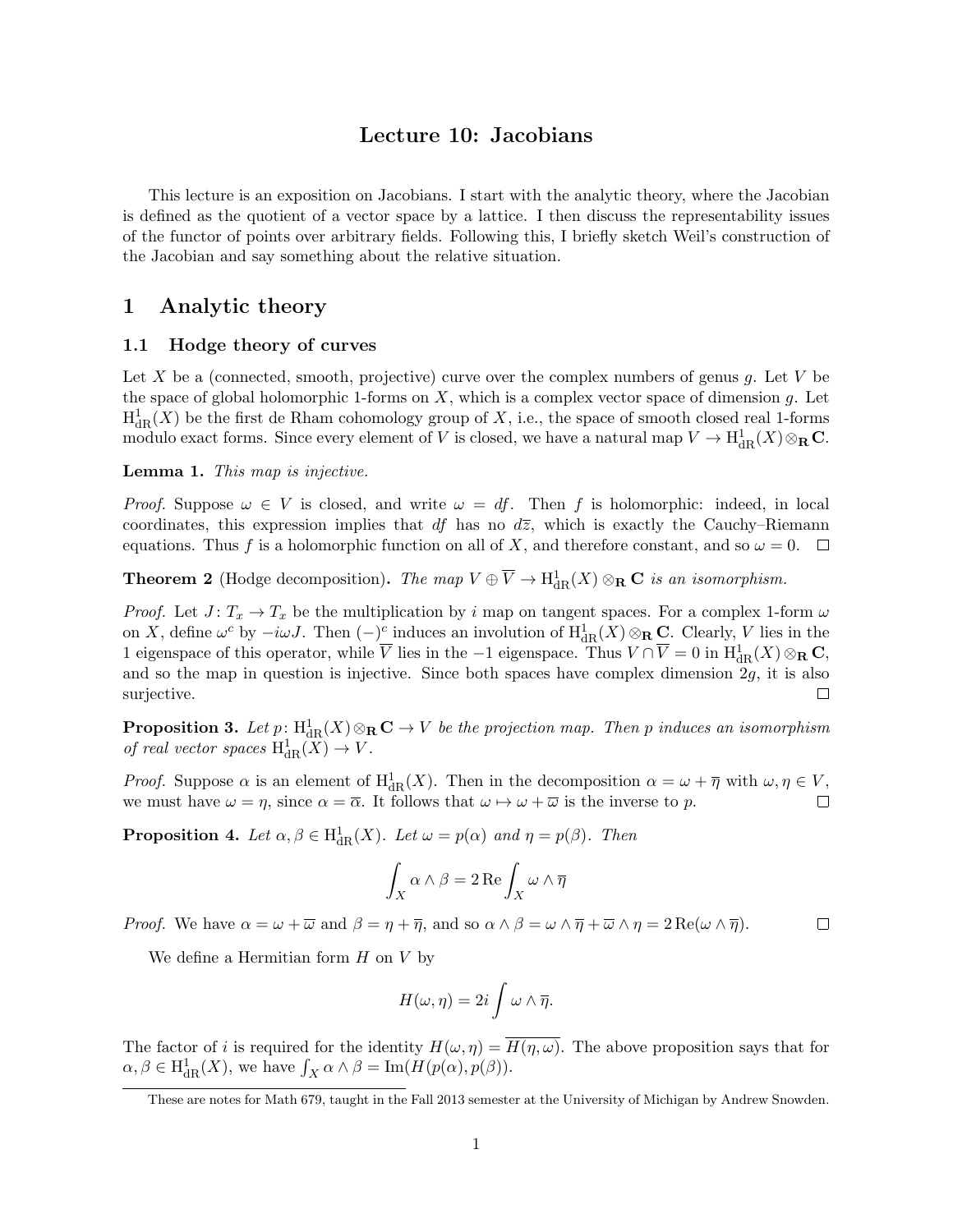#### 1.2 Definition of the Jacobian

Let  $L = H_1(X, Z)$ . Given  $\gamma \in L$  and  $\omega \in V$ , we can integrate  $\omega$  over  $\gamma$  and get a number. For fixed  $\gamma$ , this defines a linear map  $V \to \mathbf{C}$ , and so we have a natural map  $i: L \to V^*$ .

**Proposition 5.**  $i(L)$  *is a lattice in*  $V^*$ .

*Proof.* Let  $i_{\mathbf{R}}$  denote the induced map  $L \otimes \mathbf{R} \to V^*$ . The real dual of  $V^*$  is natural isomorphic to V, where an element  $v \in V$  induces a linear map  $V^* \to \mathbf{R}$  by taking the real value of the usual pairing. The dual of  $i_{\mathbf{R}}$  is thus a real-linear map  $V \to L^{\vee} \otimes \mathbf{R}$ . Identifying  $L^{\vee} \otimes \mathbf{R}$  with  $H^1_{dR}(X)$ , this map takes  $\omega$  to  $\omega + \overline{\omega}$ . Indeed, the image of  $\omega$  is supposed to be a real 1-form  $\alpha$  such that  $\text{Re}\int_{\gamma}\omega = \int_{\gamma}\alpha$ for any  $\gamma \in L$ , and it is clear that  $\alpha = \omega + \overline{\omega}$  does the job. Thus  $i_{\mathbf{R}}$  is an isomorphism; indeed, it is the inverse to *p*. is the inverse to *p*.

**Definition 6.** The Jacobian of X, denoted  $Jac(X)$ , is the complex torus  $V^*/L$ .  $\Box$ 

We have a natural conjugate-linear isomorphism  $j: V \to V^*$  given by  $j(\omega) = H(-, \omega)$ . Define a Hermitian form  $H^*$  on  $V^*$  by  $H^*(\lambda, \mu) = H(j^{-1}(\mu), j^{-1}(\lambda))$ ; the order is switched so that  $H^*$  is linear in its first slot.

**Proposition 7.** Im  $H^*(i(\gamma), i(\gamma')) = \langle \gamma, \gamma' \rangle$  for any  $\gamma, \gamma' \in L$ , where  $\langle, \rangle$  is the intersection pairing *on L.*

*Proof.* The two pairings Im  $H^*$  and  $\langle, \rangle$  both induce real skew-symmetric pairings on  $L \otimes \mathbb{R}^*$ . These can be transferred to the dual space, which is identified with  $H^1_{dR}(X)$ . The first is then given by  $(\alpha, \beta) \mapsto \text{Im } H(p(\alpha), p(\beta))$ , while the second by  $(\alpha, \beta) \mapsto \int_X \alpha \wedge \beta$ . The equality of these two pairings has already been established.

Corollary 8. Jac(*X*) *is canonically a principally polarized abelian variety.*

#### 1.3 Basic properties

Some elementary properties of Jac(*X*):

- The tangent space to  $Jac(X)$  at the identity is canonically isomorphic to  $V^* = H^1(X, \mathcal{O})$  (the identification here is Serre duality).
- Dually, we see that the cotangent space to  $Jac(X)$  at 0 is *V*. It follows that  $H^0(Jac(X), \Omega^1)$  =  $V = H^{0}(X, \Omega^{1}).$
- We have a natural isomorphism  $H_1(Jac(X), Z) = H_1(X, Z)$ .
- Fix a point  $x \in X$ . We then get a map  $f_x: X \to \text{Jac}(X)$  as follows. For  $y \in X$ , choose a path  $\rho$  from x to y in X. We then get an element of  $V^*$  by integrating over  $\rho$ . The choice of  $\rho$  is not unique, but the difference of any two choices lies in  $L$ , so the resulting elements of  $V^*$  is well-defined up to  $i(L)$ . The map  $f_x$  takes *y* to this element of  $V^*/i(L)$ .
- One can show that  $f_x^*$  induces an isomorphism  $H^0(\text{Jac}(X), \Omega^1) \to H^0(X, \Omega^1)$ .

We now give perhaps the most important property of  $Jac(X)$ . Let  $Pic(X)$  denote the group of isomorphic classes of line bundles on *X*, and let  $Pic^0(X)$  be the subgroup consisting of those of degree 0.

**Proposition 9.** We have a natural isomorphism  $Jac(X) \to Pic^0(X)$ .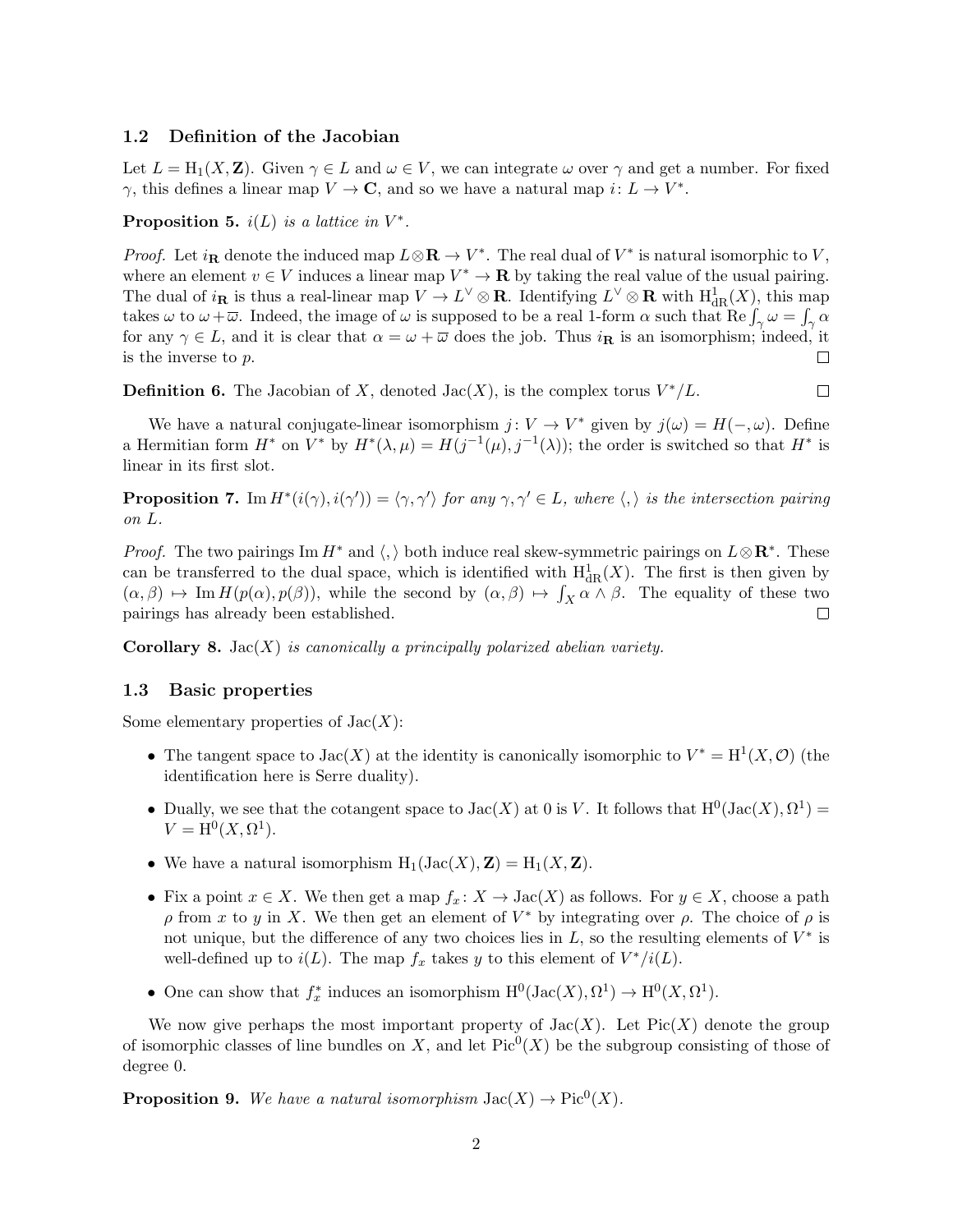*Proof.* Consider the exponential sequence on *X*:

$$
0 \to \mathbf{Z} \to \mathcal{O} \to \mathcal{O}^\times \to 0.
$$

Taking cohomology, we obtain an exact sequence

$$
0 \to H^1(X, \mathcal{O})/H^1(X, \mathbf{Z}) \to H^1(X, \mathcal{O}^\times) \to H^2(X, \mathbf{Z}) \to 0.
$$

Identifying  $H^1(X, \mathcal{O})$  with  $V^*$  by Serre duality, the group on the left is Jac(*X*). The group in the middle is Pic(*X*). We have a natural identification  $H^2(X, Z) = Z$ , under which the right map is the degree map  $Pic(X) \to \mathbb{Z}$ . Thus  $Jac(X)$  maps isomorphically to  $Pic^0(X)$ .  $\Box$ 

### 2 Algebraic theory

A good reference for this section is Chapter III of Milne's notes on abelian varieties.

#### 2.1 Attempt at a definition

The definition of the Jacobian in the complex case was inherently analytic, and does not carry over to the algebraic case. However, we can use one of the results we proved about the Jacobian, namely that its points parametrize degree 0 line bundles on *X*, to give a definition valid over any field. This is similar to our previous discussion of the dual abelian variety.

From now on, we fix a field k, and let  $X/k$  be a curve. We want to give Pic<sup>0</sup>(X) an algebraic structure. To do this, we must make sense of families of degree 0 line bundles on *X* over a base scheme *T*. This is not hard to do: such a family is just a line bundle on  $X_T = X \times T$ , which restricts to degree 0 in each fiber. Let  $F(T)$  be the set of isomorphism classes of such bundles. One might then hope that *F* is representable, and define the Jacobian in this manner.

#### 2.2 First obstruction to representability

Unfortunately, F is not representable. There are two obstacles to representability. The first is that line bundles on *T* cause problems. To see this, suppose *F* were represented by some variety *J*. Let *L* be a line bundle on *T*, and write *p*:  $X_T \to T$  for the projection. The line bundle  $p^*(L)$  on  $X_T$ is trivial on each fiber, and therefore of degree 0 in fiber, and thus belongs to  $F(T)$ . There should therefore be a map  $f: T \to J$  such that  $p^*(L)$  is isomorphic to  $f^*(\mathcal{L})$ , where  $\mathcal{L}$  is some universal bundle on *J*. However, since  $p^*(L)$  is trivial in each fiber, f must map all of T to the same point (the one corresponding to the trivial bundle on X), and so  $f^*(\mathcal{L})$  is trivial. But  $p^*(L)$  need not be trivial.

This problem can be fixed by simply killing all the bundles that come from *T*. Precisely, define  $G(T)$  to be the quotient of  $F(T)$  by the subgroup  $p^*(Pic(T))$ . Then the above paragraph shows that we should work with *G* instead of *F*.

#### 2.3 Second obstruction to representability

However,  $F$  suffers from another problem which prevents it, and  $G$ , from being representable: it is not necessarily a sheaf. In fact, if  $k'/k$  is a Galois extension with group  $\Gamma$  then the natural map  $F(k) \to F(k')^{\Gamma}$  need not be a bijection, which is a requirement for representability. (Note that *F* and *G* have the same field-value points, so this fails for *G* as well.) Precisely, we have the following picture: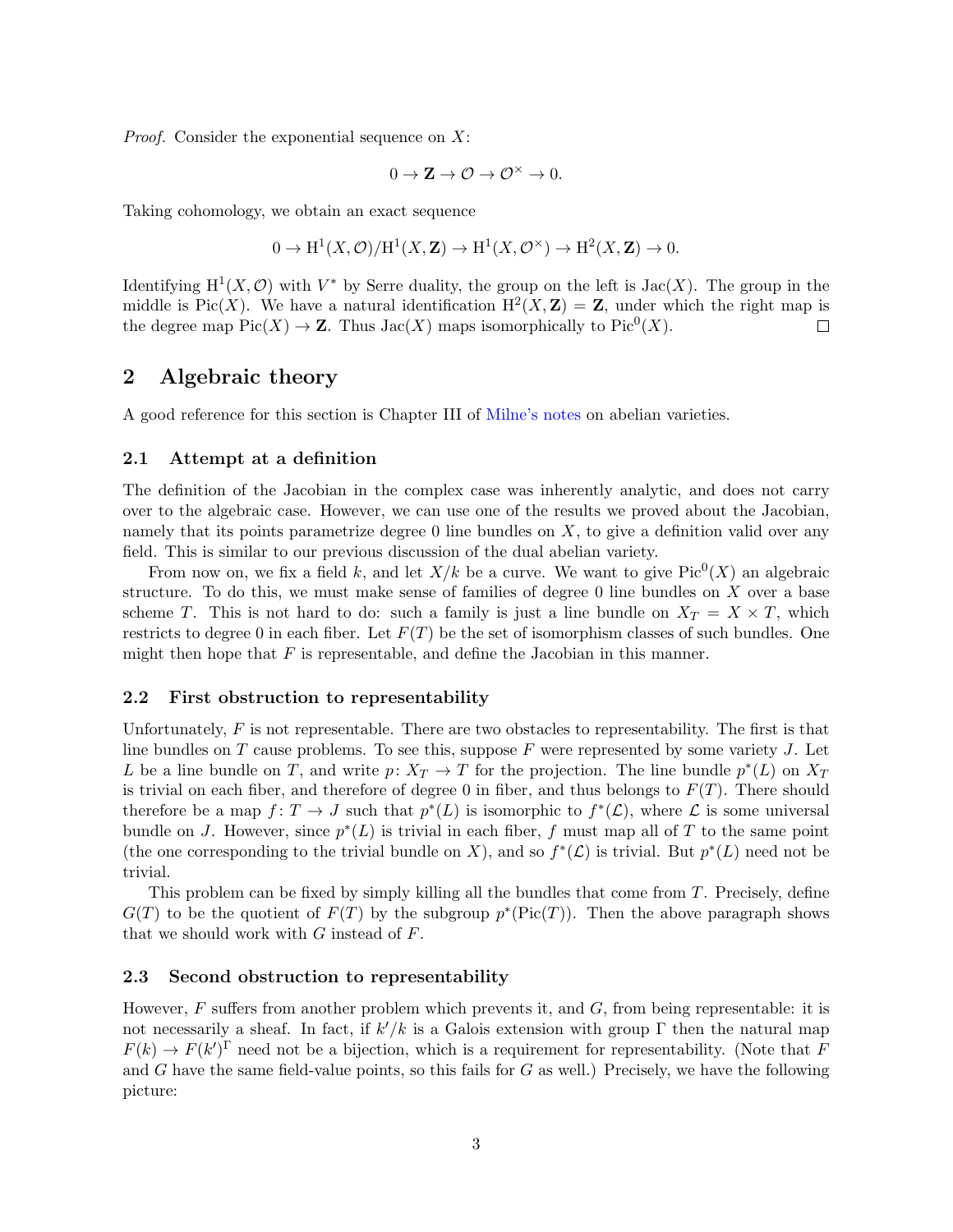**Proposition 10.** Let  $k'/k$  be a Galois extension of group  $\Gamma$ . Then there is a natural exact sequence

$$
0 \to Pic(X) \to Pic(X_{k'})^{\Gamma} \to Br(k)
$$

*In particular, given*  $L \in Pic(X_{k'})$  *there is an obstruction in*  $Br(k)$  *measuring the failure of*  $L$  *to descend to X.*

*Proof.* We first show that the left map is injective. In other words, if L and L' are two line bundles on X which are isomorphic over  $X_{k}$ , then L and L' are isomorphic. Let i be an isomorphism over  $X_{k'}$ . For  $\sigma \in \Gamma$ , the map  $i^{\sigma}$  is also an isomorphism  $L \to L'$ , and thus differs from *i* by an element  $c_{\sigma}$  of Aut $(L)=(k')^{\times}$ . One easily sees that *c* satisfies the cocycle condition, and thus defines an element of  $H^1(\Gamma, (k')^{\times})$ , which vanishes by Hilbert's Theorem 90. Thus *c* is a coboundary, i.e., of the form  $c_{\sigma} = (\sigma \alpha)/\alpha$  for some  $\alpha \in (k')^{\times}$ . One easily sees that  $\alpha^{-1}i$  is a Galois-invariant isomorphism  $L \rightarrow L'$  over  $X_{k'}$ , and thus descends to *X*.

We now construct an element of  $Br(k)$  measuring the obstruction of an element of  $Pic(X_{k'})^{\Gamma}$  to come form Pic(*X*). The basic reason such an obstruction exists is because an element of Pic( $X_{k}$ <sup>1</sup>)<sup> $\Gamma$ </sup> is a line bundle *L* on  $X_{k'}$  such that  $\sigma^*(L)$  is isomorphic to *L* for each  $\sigma \in \Gamma$ , but these isomorphisms are not required to satisfy any sort of compatibilities, which is needed for descent. In fact, the failure of the compatibilities defines a 2-cocycle which gives the Brauer obstruction. Suppose  $L \in Pic(X_{k'})^{\Gamma}$ , and for each  $\sigma \in \Gamma$  choose an isomorphism  $i_{\sigma} : L \to \sigma^*(L)$ . Then  $\sigma^*(i_{\tau}) \circ i_{\sigma}$  and  $i_{\sigma_{\tau}}$  are two isomorphisms  $L \to (\sigma \tau)^* L$ , and thus differ by an element  $c_{\sigma,\tau}$  of  $Aut(L) = (k')^{\times}$ . It is easy to see that *c* satisfies the 2-cocycle condition, and thus defines an element of  $H^2(\text{Gal}(k'/k), (k')^{\times}) \subset \text{Br}(k)$ . If this 2-cocycle is a coboundary, then the choice of *i*'s can be modified to give descent data on *L*, and  $L$  belongs to  $Pic(X)$ . This completes the proof.  $\Box$ 

**Example 11.** Take X to be a curve which is isomorphic to  $\mathbf{P}^1$  over k' but not over k, e.g., the curve over  $k = \mathbf{R}$  given by  $X^2 + Y^2 = -Z^2$ . Then Pic( $X_{k'}$ ) is isomorphic to **Z**, and thus contains Pic(*X*) with finite index, and so  $\Gamma$  acts trivially on Pic(*X<sub>k'</sub>*). But the bundle  $\mathcal{O}(1)$  on  $X_{k'}$  does not descend to *X*, as this would give an isomorphism  $X \to \mathbf{P}^1$  over *k*. descend to *X*, as this would give an isomorphism  $X \to \mathbf{P}^1$  over *k*.

**Remark 12.** Suppose *k* is a finite extension of  $\mathbf{Q}_p$  and  $k'$  is an algebraic closure of *k*. Then  $Br(k) = \mathbf{Q}/\mathbf{Z}$ , and Lichtenbaum showed that the image of the the map  $Pic(X_{k'})^{\Gamma} \to Br(k)$  is  $N^{-1}\mathbf{Z}/\mathbf{Z}$ , where *N* is the gcd of the degrees of divisors on *X*. Thus  $Pic(k) = Pic(k')^{\Gamma}$  if and only if *X* has a divisor of degree 1 defined over *k*.  $\Box$ 

Remark 13. We have not actually give an example where a line bundle of degree 0 fails to descend, which is the case of interest (as  $F(k') = Pic^0(X_{k'}))$ . I believe such an example exists if *X* is a genus 1 curve over a finite extension of  $\mathbf{Q}_p$  without a point.  $\Box$ 

#### 2.4 The case where a rational point exists

In fact, the failure of *G* to satisfy descent only occurs when *X* has not *k*-rational points. To see this, suppose X has a *k*-rational point x. Define  $\mathcal{G}_x(T)$  to be the category of pairs  $(L, i)$  where *L* is a fiberwise degree 0 line bundle on  $X_T$ , and *i* is an isomorphism of  $L|_{\{x\}\times T}$  with the trivial bundle  $\mathcal{O}_T$ . Define  $G_x(T)$  to be the set of isomorphism classes in  $\mathcal{G}_x(T)$ . The key point is that objects of  $\mathcal{G}_x(T)$  are rigid: they have no automorphisms. This means that if an isomorphism class is invariant, then it has canonical descent data. It follows that *G<sup>x</sup>* is a sheaf. On the other hand, we have the following lemma:

**Lemma 14.** The natural map  $G_x \rightarrow G$ , given by forgetting *i*, is an isomorphism.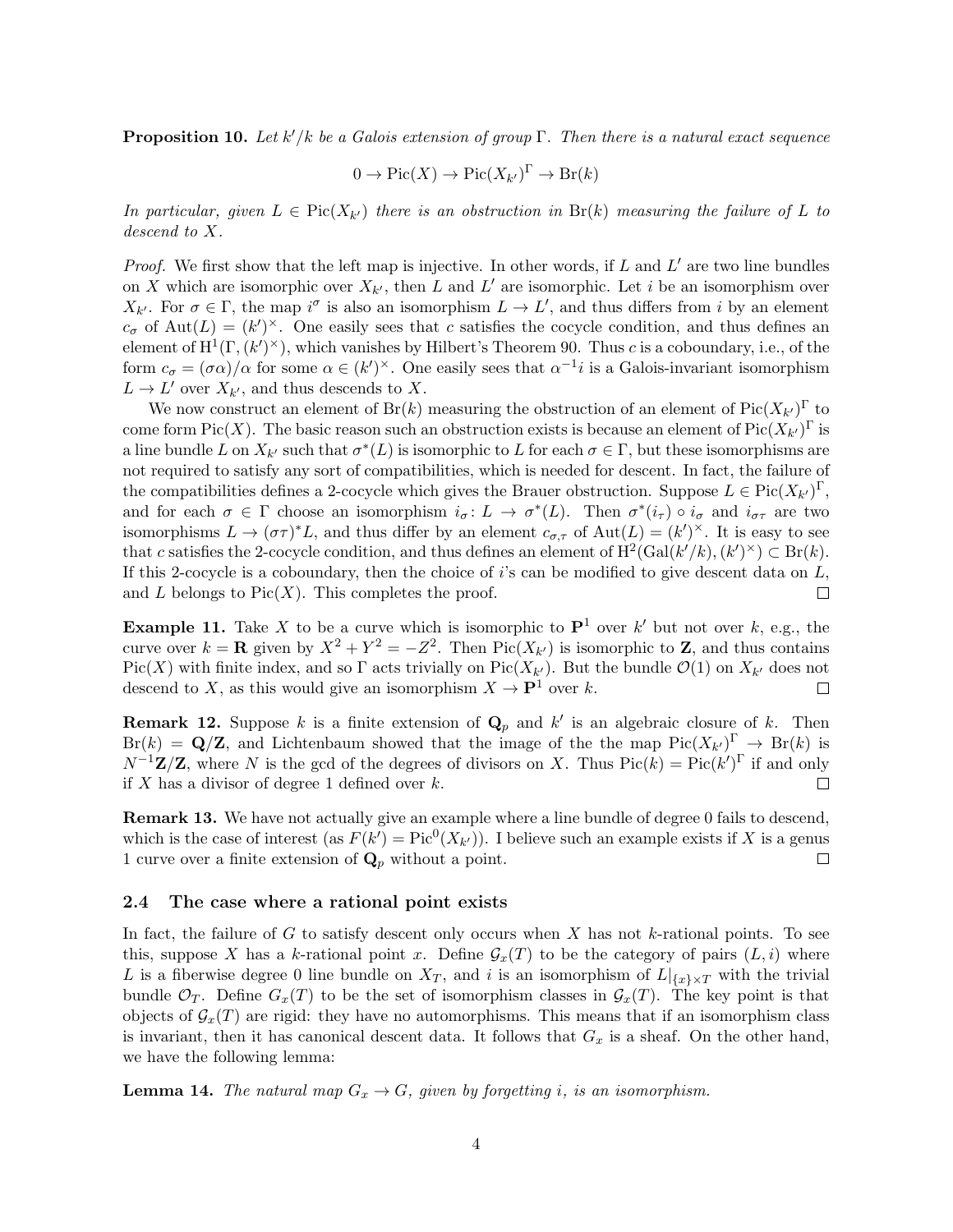*Proof.* If *L* and *L*<sup> $\prime$ </sup> belong to  $G_x$  and  $L \cong L' \otimes p^*(L'')$  for some line bundle on  $L''$  then, restricting to  $\{x\} \times T$ , one sees that  $L''$  is trivial, and so  $L \cong L'$ ; this proves injectivity. As for surjectivity, suppose *L* is a line bundle on  $X_T$  and let  $L_0$  be its restriction to  $\{x\} \times T$ . Then  $L \otimes p^*(L_0^{-1})$  is naturally an element of  $G_x$  mapping to  $L$  in  $G(T)$ .

We thus see that, when *X* has a *k*-point, *G* is a sheaf.

Theorem 15. *Suppose X has a k-point. Then the sheaf G is representable. The representing scheme is denoted*  $Jac(X)$ *, and called the Jacobian of* X.

If *X* does not have a point then *G* is not necessarily a sheaf, and thus not necessarily representable. However, one can replace *G* with its sheafification, and this turns out to be representable. Thus one can define the Jacobian of *X* even when *X* does not have a point.

#### 2.5 Construction of the Jacobian

We now sketch the proof of the representability of *G* in the case that *X* has a *k*-rational point *x*. Let  $X^{(r)}$  be the *r*th symmetric power of *X*, i.e., the quotient of  $X^r$  by the action of the symmetric group  $S_r$ . Points on  $X^{(r)}$  defined over  $k'$  can be identified with effective divisors on  $X_{k'}$  of degree *r*. We will consider  $X^{(g)}$ , where *g* is the genus of *X*.

Let *D* and *D'* be effective divisors of degree  $g$  on  $X$ . The Riemann–Roch theorem then implies that  $\ell(D + D' - g[x]) \geq 1$ . By semi-continuity, the locus  $U \subset X^{(g)} \times X^{(g)}$  where equality holds is open, and it is not difficult to show that it is non-empty. (Taking  $D' = g[x]$ , one must find an effective divisor *D* of degree *g* with  $\ell(D) = 1$ , or, equivalently  $\ell(K - D) = 0$ . Simply pick *g* points  $x_1, \ldots, x_g$  of *X* such that the restriction map  $H^0(X, \Omega^1) \to \prod_{i=1}^g T^*_{x_i}$  is an isomorphism.) Given  $(D, D') \in U$ , there is thus a non-zero meromorphic function *f* on *X*, unique up to scaling, such that  $D'' = \text{div}(f) + D + D' - g[x]$  is effective. We define a map  $U \to X^{(g)}$  by taking  $(D, D')$  to  $D''$ . By working systematically with families of divisors, one shows that this is a map of schemes.

One can regard the above map as a rational map  $X^{(g)} \times X^{(g)} \longrightarrow X^{(g)}$ . As such, it satisfies the axioms to be a group (it is a group object in the category of varieties with rational maps). Weil showed that any such rational group variety can be upgraded to an actual group variety. Precisely, there exists a group variety *J* (unique up to isomorphism) and a unique isomorphism of rational group varieties  $X^{(g)} \dashrightarrow J$ 

Finally, one must show that *J* represents *G*. One first shows that *J* is proper, and so the rational map  $X^{(g)} \dashrightarrow J$  is an actual map. Then, one defines a map  $f: Div^0(X) \to J$  as follows. If *D* is a degree 0 divisor such that  $D + g[x]$  is effective, then one regards  $D + g[x]$  as an element of  $X^{(g)}$  and takes its image in *J*. If  $D + g[x]$  is not effective, then one finds a degree 0 divisor  $D'$ such that  $D + D' + g[x]$  and  $D' + g[x]$  are both effective, and defines  $f(D) = f(D + D') - f(D')$ . Working with families of divisors, f gives a map of functors  $G \to J$ . One then verifies that it is a bijective on *T*-points.

#### 2.6 Basic properties

Many of the basic properties satisfied in the analytic case remain true in the algebraic case.

- One can show that  $T_0(\text{Jac}(X)) = H^1(X, \mathcal{O})$  using the functor of points of  $\text{Jac}(X)$  and the interpretation of the tangent space in terms of dual numbers.
- From this, one finds that  $H^0(Jac(X), \Omega^1)$  is naturally isomorphic to  $H^0(X, \Omega^1)$ .